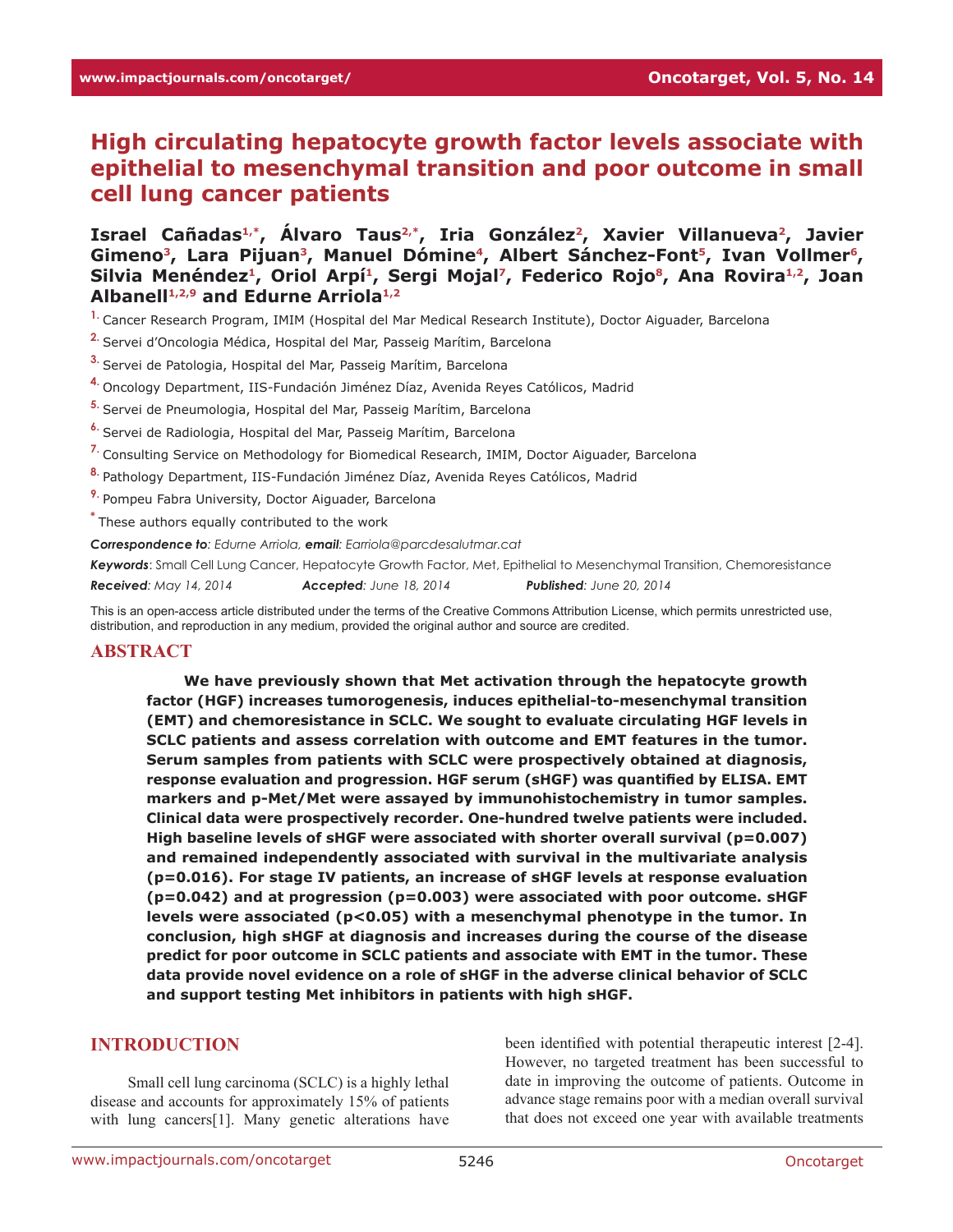[5]. The research of novel targets for selected patient populations in this disease is therefore urgently needed.

Met is a transmembrane receptor tyrosine kinase that is overexpressed in many solid tumors and has been associated with poor outcome. Hepatocyte growth factor (HGF) is the high affinity natural ligand of Met and upon binding to the receptor, it triggers dimerization of the receptor and downstream signaling. Aberrant Met activation through HGF (autocrine or paracrine effects) or genetic mechanisms (mutation, amplification) is associated with increased motility, migration, invasion and angiogenesis in several tumor models[6-8]. A number of Met inhibitors are in development at the moment with promising results in solid tumors[9].

We have previously reported that Met activation as assayed by phosphorylated Met (p-Met) expression is associated with decreased survival in SCLC[10]. We have also shown in preclinical SCLC models that HGF induces epithelial to mesenchymal transition (EMT) that results in increased tumorogenesis, invasiveness and chemoresistance. The potential clinical relevance of this finding was further suggested by the ability of Met inhibition, achieved by the Alk/Met inhibitor crizotinib, to re-sensitize mesenchymal SCLC tumor xenografts to chemotherapy. In human SCLC samples we have also observed an association between Met activation and mesenchymal markers (vimentin, Snail1, SPARC) and poor outcome. Furthermore, mesenchymal features were upregulated in relapsed, chemorefractory disease [11]. Studies have also shown an association between EMT features in the tumor and outcome for NSCLC[12]. These data provide rational to consider clinical trials combining chemotherapy with Met inhibitors in SCLC patients with a mesenchymal/Met activated phenotype.

The hypothesis of the present work was that circulating HGF would be a clinically useful surrogate marker of EMT and Met phenotype in SCLC and therefore correlate with patient outcome. Serum HGF (sHGF) has been associated with prognosis in several tumors [13-16], and response/resistance to therapies [17-19]. Ultimately, if this were the case in SCLC, then it could be considered as a potential biomarker for defining a population to be tested with Met inhibitors.

Peripheral blood and its components (serum, plasma, and circulating cells) provide a non-invasive medium to evaluate biomarkers in a more convenient way for patients compared to a lung biopsy. It also allows for serial determinations of the biomarker and correlation with treatment effects.

**Table 1: Patients' characteristics**

| N: 112               |             | $N(\%)$    |
|----------------------|-------------|------------|
| Median age (range)   |             | 66 (29-90) |
| Gender               | Male        | 89 (79)    |
|                      | Female      | 23(21)     |
| Smoking history      | Current     | 83 (74)    |
|                      | Former      | 29(26)     |
| <b>PS</b>            | $0 - 1$     | 77 (69)    |
|                      | $2 - 4$     | 35(31)     |
| Stage                | $I-III$     | 30(27)     |
|                      | IV          | 82 (73)    |
| Metastatic location* | Lung        | 9(11)      |
|                      | Pleura      | 18(22)     |
|                      | Liver       | 31 (38)    |
|                      | Bone        | 25(30)     |
|                      | Adrenal     | 23(28)     |
|                      | <b>CNS</b>  | 20(24)     |
| Chemotherapy         | Cisplatin   | 33(30)     |
|                      | Carboplatin | 69(62)     |
|                      | None        | 9(8)       |

\*percentages considering stage IV patients (N:82)

### **RESULTS**

### **SCLC patients have higher HGF serum levels when compared to healthy subjects**

We included 112 SCLC patients in this study. Patients' characteristics are shown in Table 1. As observed, the majority were male, current smokers with good performance status (PS). The metastatic locations were as expected with a majority of patients having liver and bone disease. First line treatment was standard chemotherapy with a higher percentage of patients receiving carboplatin (70%) in combination with etoposide. Patients that were considered unfit for treatment underwent best supportive care. This particular group of patients (N: 9) were characterized by poor PS (2-4) and only had the baseline sHGF sample.

As differences between serum and plasma levels of HGF have been reported we first analyzed 26 cases with both types of samples. Supplementary figure 1 shows the correlation between both types of samples with higher levels found in serum as expected [20, 21].

We then collected serum from 30 healthy volunteers matched to the study population by smoking status, gender and age. sHGF levels were variable in healthy subjects ranging from 792 to 1618 pg/ml, with a median sHGF of 1131 pg/ml. sHGF levels for SCLC patients (N:104) at diagnosis were significantly higher than in healthy volunteers with a median of 1886 pg/ml (p<0.001). The range of levels was greater in patients showing values from 816 to 15629 pg/ml(Figure 1A).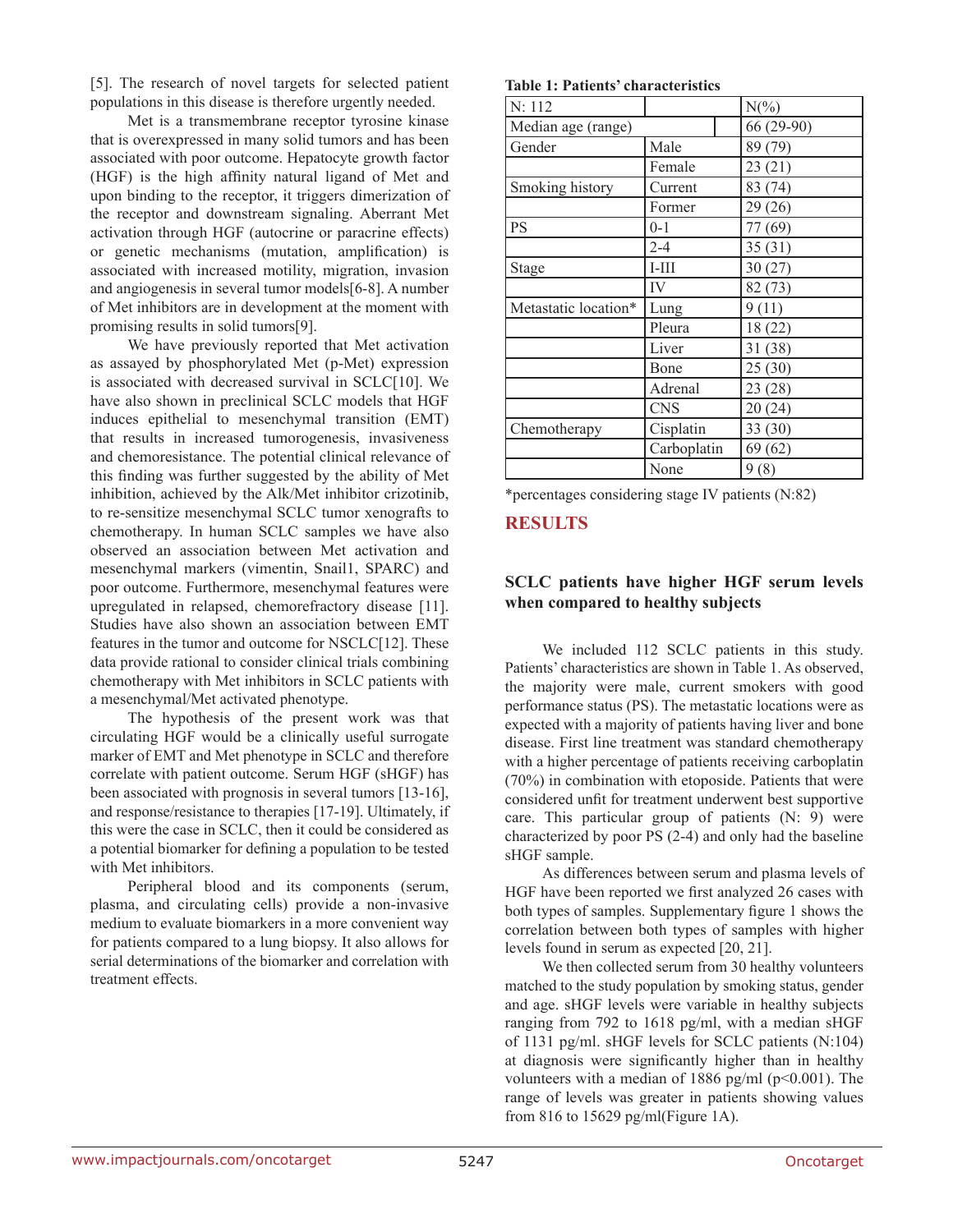|                           |                | OS (months)           | HR (95%CI)            | p-value |
|---------------------------|----------------|-----------------------|-----------------------|---------|
| Gender                    | Male           | $9.23(5.27-13.20)$    |                       | 0.488   |
|                           | Female         | $11.63(8.63 - 14.63)$ | $1.24(0.68-2.25)$     |         |
| Tobacco history           | Current        | 14.82 (9.55-20.08)    |                       | 0.002   |
|                           | Former         | $6.77(1.78-11.76)$    | 2.31 (1.36-3.93)      |         |
| <b>PS</b>                 | $0 - 1$        | 14.82 (11.77-17.87)   | $3.64(2.18-6.09)$     | < 0.001 |
|                           | $2 - 4$        | 3.81 (0.96-6.66)      |                       |         |
| Treatment                 | Yes            | 11.70 (8.48-14.91)    |                       | < 0.001 |
|                           | N <sub>0</sub> | $0.76(0.84-1.43)$     | $0.061(0.024 - 0.15)$ |         |
| Stage                     | $I-III$        | 33.25 (19.26-47.24)   | $4.18(2.05 - 8.50)$   | < 0.001 |
|                           | IV             | 8.80 (7.49-10.11)     |                       |         |
| Response to first<br>line | Yes            | 12.32 (8.95-15.69)    | $1.77(0.75-4.22)$     | 0.194   |
|                           | N <sub>0</sub> | $6.21(1.31-11.10)$    |                       |         |
| sHGF (pg/ml)              | < 1886         | 12.58 (6.03-19.14)    | $2.02(1.21-3.37)$     | 0.007   |
|                           | $>=1886$       | $7.75(5.11-10.39)$    |                       |         |

**Table 2: Univariate analysis between clinical variables and overall survival (Cox regression model)**



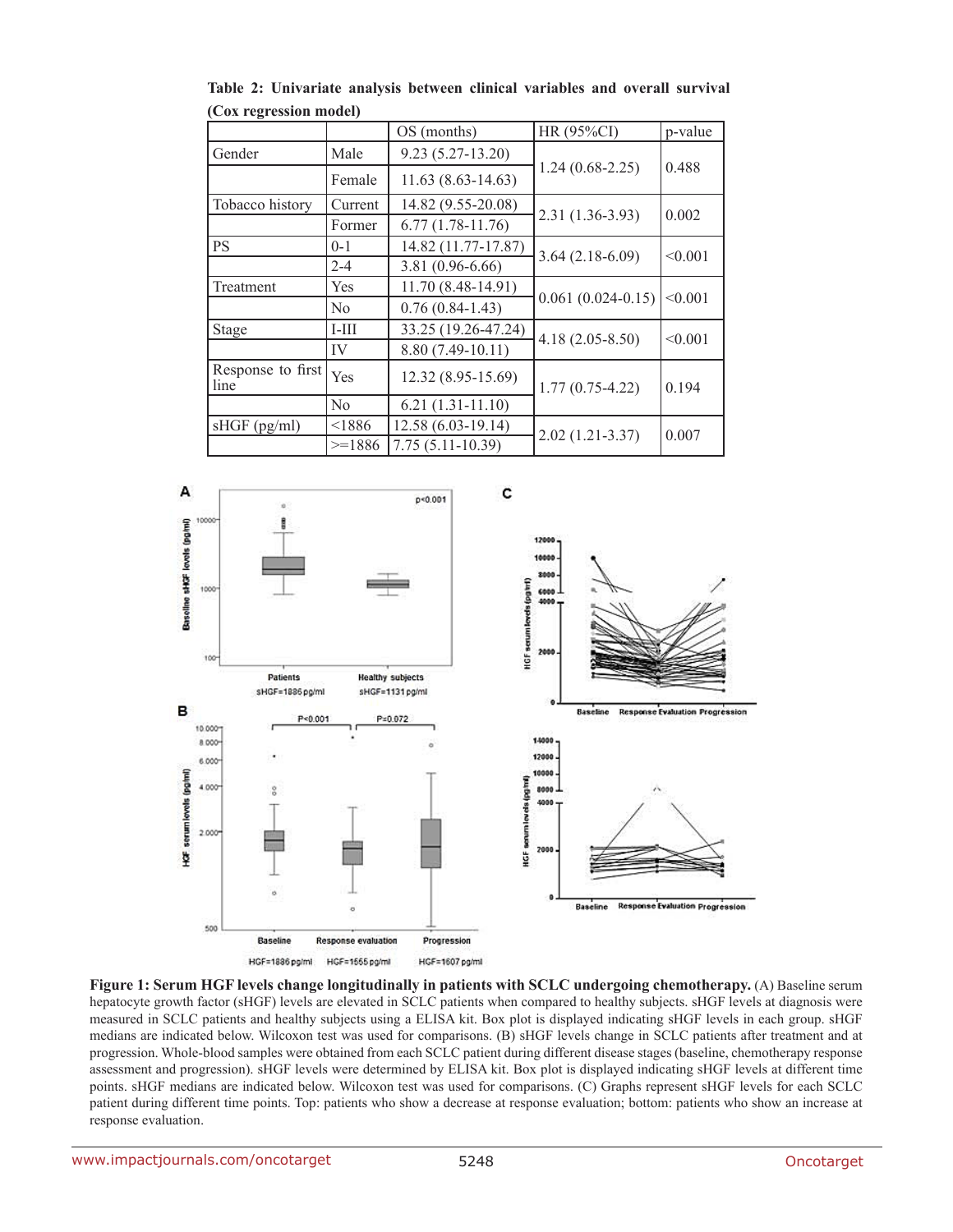| Patients' characteristics |             | sHGF low*<br>N(% | sHGF high**<br>N(% | p-value |
|---------------------------|-------------|------------------|--------------------|---------|
| Age                       | Mean $(SD)$ | 65.3(10.4)       | 66.6(10.8)         | 0.52    |
| Gender                    | Male        | 39(75)           | 43 (82.7)          |         |
|                           | Female      | 13(25)           | 9(17.3)            | 0.34    |
| Tobacco history           | Current     | 41 (78.8)        | 37(71.2)           |         |
|                           | Former      | 11(21.2)         | 15(28.8)           | 0.36    |
| <b>PS</b>                 | $0 - 1$     | 43 (82.7)        | 28 (53.8)          | 0.002   |
|                           | $2 - 4$     | 9(17.3)          | 24(46.2)           |         |
| Treatment                 | Yes         | 49 (94.2)        | 45 (88.2)          | 0.32    |
|                           | No          | 3(5.8)           | 6(11.8)            |         |
| Stage                     | $I-III$     | 17(32.7)         | 11(21.2)           | 0.18    |
|                           | IV          | 35(67.3)         | 41(78.8)           |         |

**Table 3: Patients' characteristics according to levels of sHGF**

sHGF: serum Hepatocyte Growth Factor; SD: standard deviation; N: number \* sHGF levels <=1886.10 pg/ml; \*\* sHGF levels >1886.10 pg/ml

Next, we evaluated if sHGF was associated with any of the clinical variables. We found a significant association between higher sHGF and worse PS (2-4) (p=0.002), and presence of liver metastases  $(p=0.006)$ . This was consistent when we evaluated sHGF as a continuous variable or dichotomous divided by the median (1886pg/ ml).

### **sHGF levels change longitudinally in patients with SCLC undergoing chemotherapy**

Figure 1B illustrates sHGF levels at diagnosis (N:104) when compared to sHGF at response evaluation (N:72) and at first progression (N:51). At response evaluation, after 2-3 cycles of chemotherapy, in 78% of the cases sHGF showed a decrease. sHGF levels at this point were significantly lower than at baseline with a median of 1555pg/ml (p<0.001). Moreover, at first clinically detected progression, 58% patients showed increase of sHGF from the response evaluation time point  $(p=0.072)$  and  $48%$ if compared to baseline  $(p=0.76)$ . The median value at progression was 1607pg/ml. Changes for each individual patient are plotted in Figure 1C.

# **sHGF levels at diagnosis and changes during treatment have an impact in prognosis**

We assessed the impact of all clinical variables on survival in univariate analysis. Median follow up for the series was 7.2 months (0.1-166.4). Table 2 illustrates the association between clinical variables and OS. Median overall survival for the whole series was 9.5 months. Increasing age (p=0.002), poor PS, and former smoking history were associated with decreased survival (Table 2).

The fact of not receiving treatment was also significantly associated with poorer survival. Within stage IV patients, no differences were observed between patients receiving cisplatin or carboplatin. Regarding location of metastases, those with pleural ( $p=0.059$ ) or liver metastases ( $p=0.002$ ) showed decreased survival.

We next evaluated the impact of sHGF levels at baseline on outcome of these patients. Patients' characteristics in both sHGF high and sHGF low groups are shown in Table 3. Higher levels of sHGF were associated with worse survival when analyzed as both continuous or as discrete variable (median as the cut-off). Figure 2A shows the Kaplan-Meier curve for survival depending on sHGF levels (Table 2). Increases in 1000 pg/ ml were associated with a HR:  $1.28$  (1.14-1.42) (p<0.001) of dying. This association was also significant when analyzing only stage IV patients (HR: 1.29 (1.14-1.46),  $p= 0.001$ ).

In addition, we also performed the analysis excluding those patients that did not receive treatment, that included all patients with PS:4 (and thus would not be eligible for any therapy, including the suggested Met inhibitors). Again, those patients with sHGF above the median showed a statistically significant worse survival than those with lower sHGF (7.9 months vs 14.8 months, respectively; p=0.023).

We then performed a multivariate analysis including all significant variables in univariate analysis. Table 4 shows the results of the Cox regression model with the variables that remained independently associated with OS. As observed, higher sHGF levels were associated with survival in this model as well as poor PS, former smoking history, advanced stage, the presence of pleural metastases and the lack of treatment.

Then we evaluated if changes of sHGF during treatment were associated with OS. We selected stage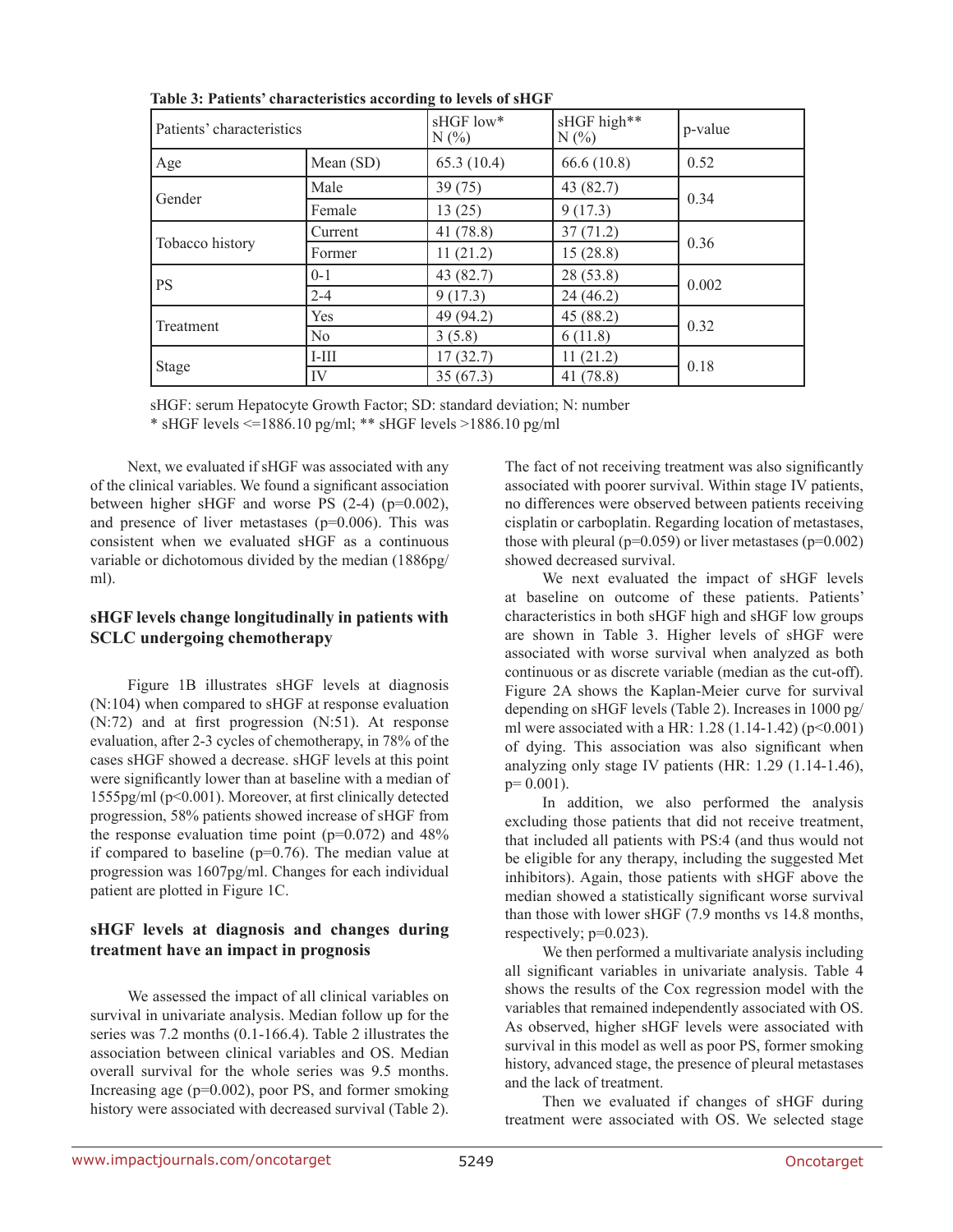IV patients because treatment (chemotherapy alone) and outcomes were more homogeneous in this subgroup. Patients who had a decrease of sHGF from baseline to response evaluation presented a longer OS (9.5months) compared to those that experimented an increase in sHGF at this time point (7.3months) (p: 0.042) (Figure 2B). Moreover, those patients whose sHGF levels increased from baseline to progression presented shorter survival (8.9 months) vs those whose sHGF was lower at progression (15.2 months) (p: 0.003) (Figure 2C).

In order to investigate the potential associations between sHGF levels and response with the impact in survival, we evaluated the association of sHGF levels and its changes with tumor response. We had available information on response to treatment in 89 patients. From these, 6 (7%) patients showed complete response, 75 (84%) partial response, 5 (6%) stable disease and 3 (3%) progression. These categories were not associated with overall survival in a statistically significant manner, although numerically, patients who responded doubled OS

compared to those who did not (p=0.194) (Table 2). No significant correlation was found between response and baseline sHGF levels (median sHGF levels in responders: 1793pg/ml vs non-responders: 1917pg/ml). Moreover, sHGF variations during treatment (i.e. increase or decrease at response evaluation and progression) were not associated with response either. These observations may be related to the very high percentage of responders in these series.

### **Serum HGF levels correlate with EMT phenotype in the tumor**

For a subset of the study population we had enough available tumor samples for tumor biomarker analysis. We had previously shown the induction of EMT through Met activation via HGF in SCLC models and the prognostic impact of these markers in human SCLC [23]. Thus we tested the association between sHGF levels and these



**Figure 2: sHGF levels at diagnosis and changes during treatment are predictive of outcome in SCLC patients.** (A) Kaplan-Meier curve for overall survival according to baseline sHGF levels in SCLC patients. The median sHGF level at diagnosis (1886) pg/ml) was used as the cut-off. P-values were calculated using the log-rank test. Significance is displayed. (B) Kaplan-Meier curve for overall survival according to changes (increase vs decrease) in sHGF levels at response evaluation (first CT scan) in stage IV SCLC patients. P-values were calculated using the log-rank test. Significance is displayed. (C) Kaplan-Meier curve for overall survival according to changes (increase vs decrease) in sHGF levels at first clinically detected progression in stage IV SCLC patients. P-values were calculated using the log-rank test. Significance is displayed.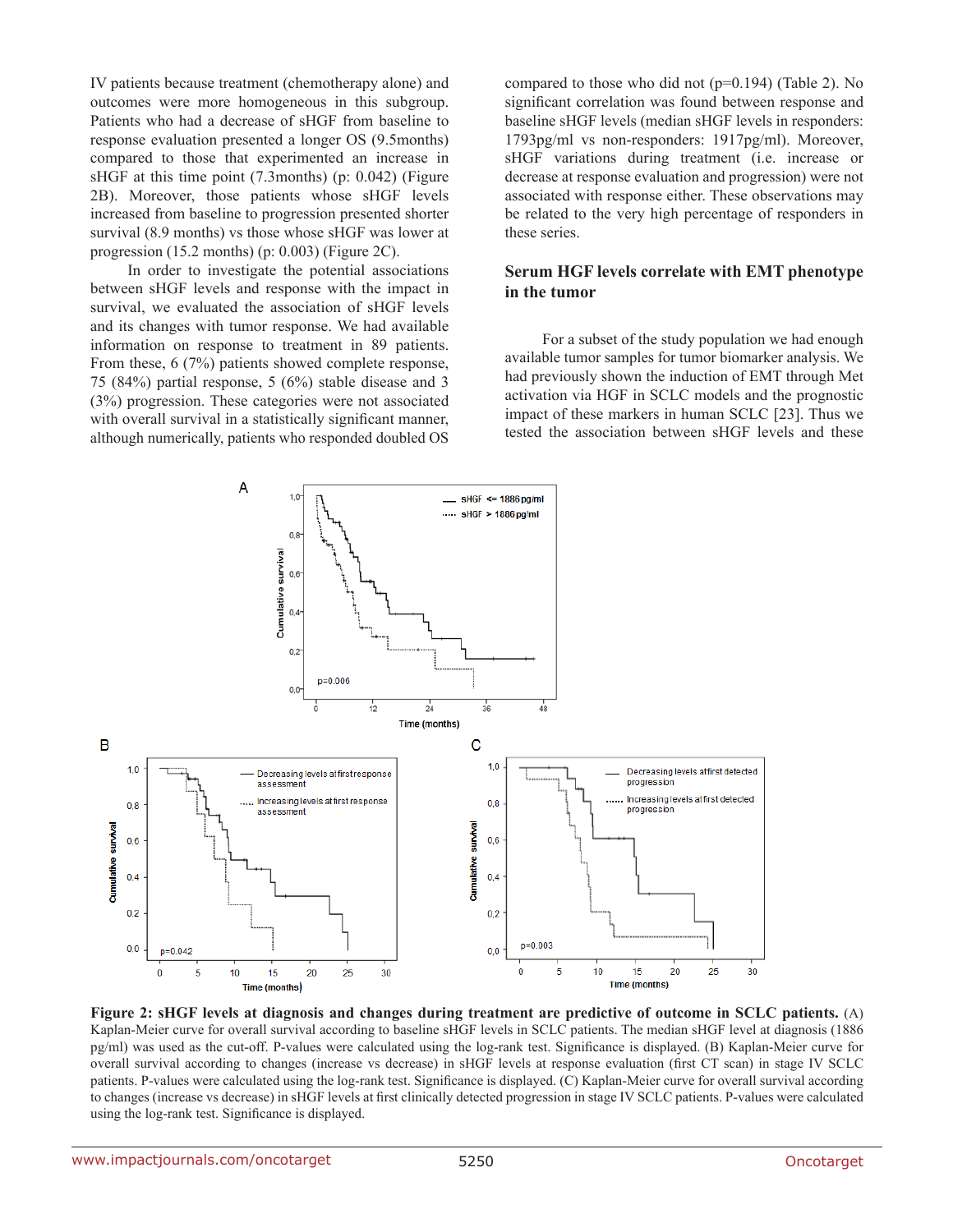**Table 4: Multivariate Cox regression model for OS**

|                                         | <b>HR</b> | CI(95%)         | $ p$ -value |
|-----------------------------------------|-----------|-----------------|-------------|
| $PS (2-4 vs 0-1)$                       | 3.56      | $(1.89 - 6.67)$ | < 0.001     |
| Treatment (Yes vs No)                   | 0.16      | $(0.06 - 0.44)$ | < 0.001     |
| Stage (IV vs I-III)                     | 2.98      | $(1.31 - 6.79)$ | 0.009       |
| Pleural Mets (Present)                  | 2.05      | $(1.01-4.14)$   | 0.047       |
| Tobacco<br>(former)<br>VS  <br>current) | 1.96      | $(1.05 - 3.67)$ | 0.035       |
| $\vert$ sHGF ( $\ge$ =1886 pg/ml)       | 194       | $(1.13 - 3.31)$ | 0.016       |

tumor markers. We were able to assess these markers in 43 cases for vimentin and Snail1, 44 for SPARC, and p-Met, and 45 for Met and E-cadherin. Some (N:25) of these cases were included in our previous publication[11]. The percentage of positive cases for each marker is shown in Supplementary Table 1. These results are consistent with our previous work showing around 20-30% of SCLC tumors staining for p-Met, vimentin, Snail1 and SPARC and around 50% of cases considered overexpressed (median as cut-off) for Met and E-cadherin. Interestingly, we observed a significant association between increased baseline levels of sHGF (above the median) and Snail1 (p=0.008), vimentin (p=0.038), SPARC (p=0.049) expression and lack of E-cadherin expression (p=0.011). P-Met expression showed a trend towards association with sHGF expression but it did not reach statistical significance (p=0.069) (Figure 3).

### **DISCUSSION**

SCLC remains one of the neoplasms with less available efficacious treatments, leading to early death of the majority of patients. Many studies are being conducted with targeted therapies, however correlative biomarker studies are still lacking in the majority of the cases. Our study shows an independent role of serum HGF levels in predicting outcome in patients with SCLC. Patients with higher sHGF had shortened survival and an incremental risk for death was found with increasing levels of sHGF at diagnosis. Importantly, sHGF levels were associated with a mesenchymal phenotype in the tumors, a finding that is consistent with prior reports on the ability of the HGF/Met receptor system to induce an epithelial to mesenchymal transition. These results are consistent with a biological relevance of circulating HGF and add to previous evidence supporting the potential role of Met in this lethal disease.

Here we show that sHGF levels in SCLC patients were able to discriminate patients with poor prognosis upfront in line with reports in other tumors[16]. Moreover, changes of serum levels during treatment also predicted for outcome in our series of SCLC patients. The fact that the majority of patients had a decrease of sHGF levels at response evaluation (where the majority of patients do actually respond to treatment) supports the hypothesis of HGF being secreted, at least in part, by tumor cells in an autocrine manner, as described in other tumor models[25].



**Figure 3: sHGF levels correlate with EMT markers in the tumor.** Graphs represent the percentage of SCLC tumors positive for EMT markers and p-Met according to HGF serum levels at diagnosis. P-values were calculated using the log-rank test. Significance is displayed.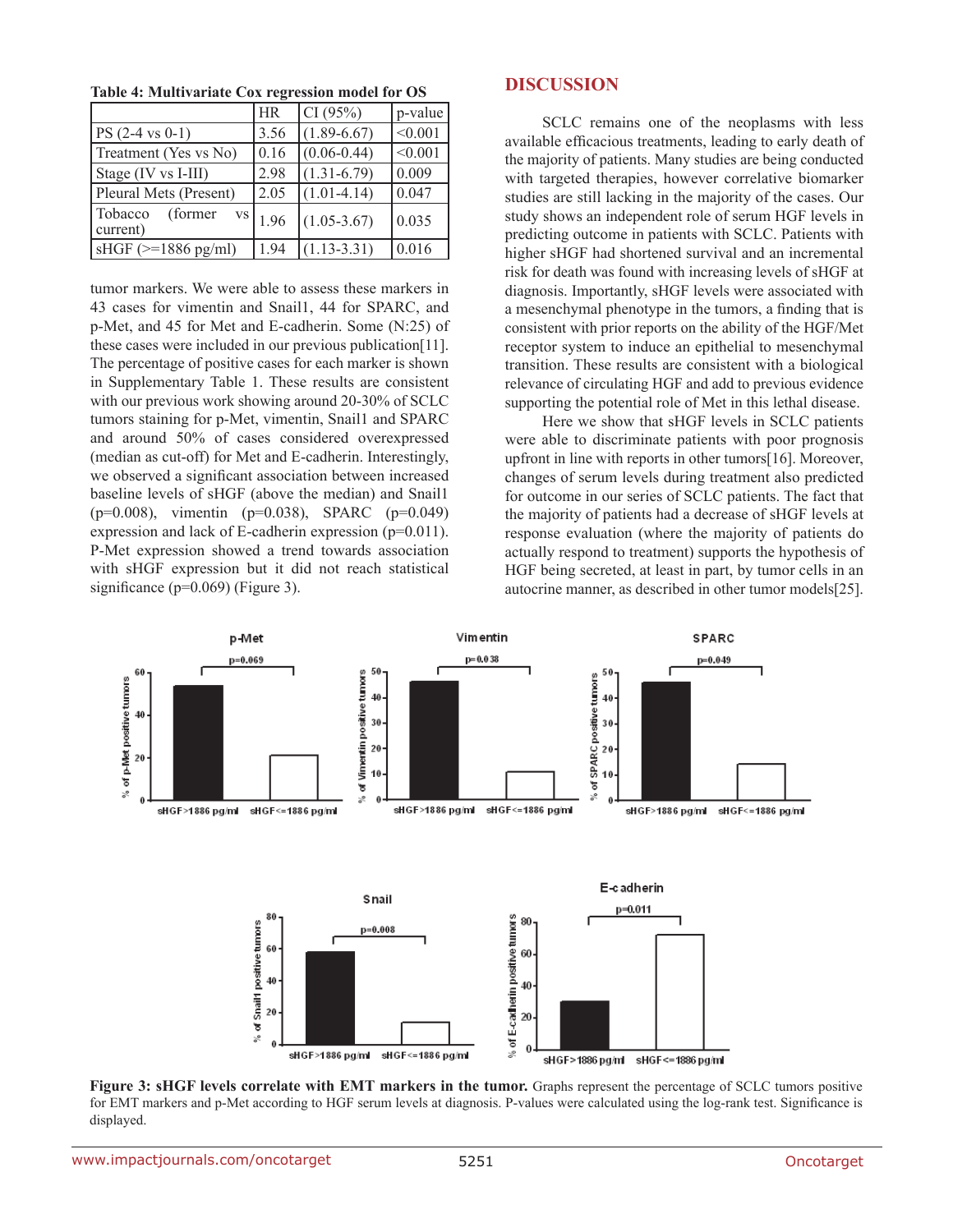We have previously demonstrated that SCLC cell lines are able to secrete HGF and this leads to a more mesenchymal phenotype. This would be concordant to what we observe in the current clinical study.

One caveat of the study is that we cannot rule out the predictive role of sHGF in regards to chemotherapy over a prognostic value (lacking a placebo arm as control). We have analyzed specifically the association between tumor response and sHGF levels but we did not find a significant association. Therefore, the predictive role of sHGF regarding chemotherapy response does not seem to be the explanation for the association with patient survival.

A potential implication of our results is in helping to select patients for clinical trials with anti-Met therapies, where the need of predictive biomarker is urgent. Trials with anti-Met therapies have selected patients based on Met immunohistochemistry with an arbitrary cut-off [26]. Although this is a practical approach to conduct a trial that enriches for a population potentially sensitive to anti-Met treatment, it is likely insufficient to optimally select Met sensitive patients. This may help to explain median survival figures around 12 months [26], different from what we find in other target driven tumors where sensitive patients are clearly defined (i.e. EGFR, ALK) [27, 28]. Furthermore, there are examples of Met driven tumors with nice responses to anti-Met therapies. Met amplification seems to be up to date, the best predictor of response to Met inhibitors [29-31]. However, evaluation of copy number changes by FISH is challenging in SCLC due to the typical crushing phenomenon of these tumors and was not feasible in our hands[32]. In a case more relevant to our discussion high sHGF levels appeared to select anti-Met sensitive tumors. In this report, a patient with gastric cancer that exhibited one of the highest baseline circulating HGF from a series of patients treated in a phase I trial with onartuzumab, experienced a complete and durable response [33]. Of note, this was the only patient in the phase I study that had a rapid and sustained decrease in sHGF during anti-Met treatment [20]. This preliminary clinical information, together with extensive preclinical data, raise the hypothesis that selecting patients with 'active' Met pathway may improve the efficacy of anti-Met therapies.

It could be argued that the definition of "high" or "low" sHGF based on a unique study is difficult to extrapolate or to incorporate in the clinical practice as a prognostic/predictive factor. Circulating HGF is composed by different isoforms of HGF with differences in their functions [34, 35]. Moreover, differences in sHGF levels according to the detection technique are observed in SCLC studies [22, 36]. Taken together, choosing a cut-off to classify patients as bad prognosis or to select patients for Met inhibitor trials needs further validation with detection techniques that are reproducible and that are predefined in the conception of these trials. However, what seems to be consistent is that increasing levels of HGF are associated with worse survival and may potentially be defining a population of patients with tumors more dependent on Met.

A relevant finding in our study is that, despite the limited number of cases, there was clear association between sHGF levels and mesenchymal biomarkers in the tumor. We have previously shown that p-Met expression is associated with poor survival in SCLC. We subsequently demonstrated that p-Met was co-expressed with EMT markers such as Snail1 and vimentin and these were independently associated with survival. In preclinical models we and others have shown that HGF was able to induce a mesenchymal phenotype (Snail1, SPARC, vimentin expression, E-cadherin absence)[11, 37]. The impact on prognosis of these markers was not evaluated due to the limited sample size.

The clinical data that we present here supports the ability of a sHGF to predict for a mesenchymal status of the tumor, which is associated to Met activation. And this is of upmost potential importance to select these patients for clinical trials with anti-Met therapies and monitor response. Of practical importance, a serum biomarker would be predictive of the status of the tumor and make clinical decisions possible based on a blood test. However, in our study p-Met expression did not statistically correlate with sHGF status, although there was a clear trend (p=0.069). We believe this could be due to the limited sample size.

Although the HGF/MET pathway seems to be relevant itself in the biology of a subset of SCLCs, cross-talk between the Met receptor and other receptors, such as EGFR or VEGFR has been described [38-40]. Moreover, TK receptor ligands are associated with cancer biology, EMT and progression. As preliminary studies, we explored in these samples circulating levels of some of these ligands at different time points (response assessment and progression). In a subset of these patients, we were able to detect EGF, angiopoietin and VEGF B, C in the serum and more importantly these changed at response and progression (data not shown). These studies are now being completed in the whole series and will be included in another publication.

In summary, we believe that results presented here along with other preclinical and clinical data support the evaluation of Met inhibitors in a selected subpopulation of SCLC patients identified by high sHGF.

# **MATERIAL AND METHODS**

#### **Patients and serum samples**

This study was an observational study with no intervention. Patients diagnosed with SCLC in our institution were prospectively included. The inclusion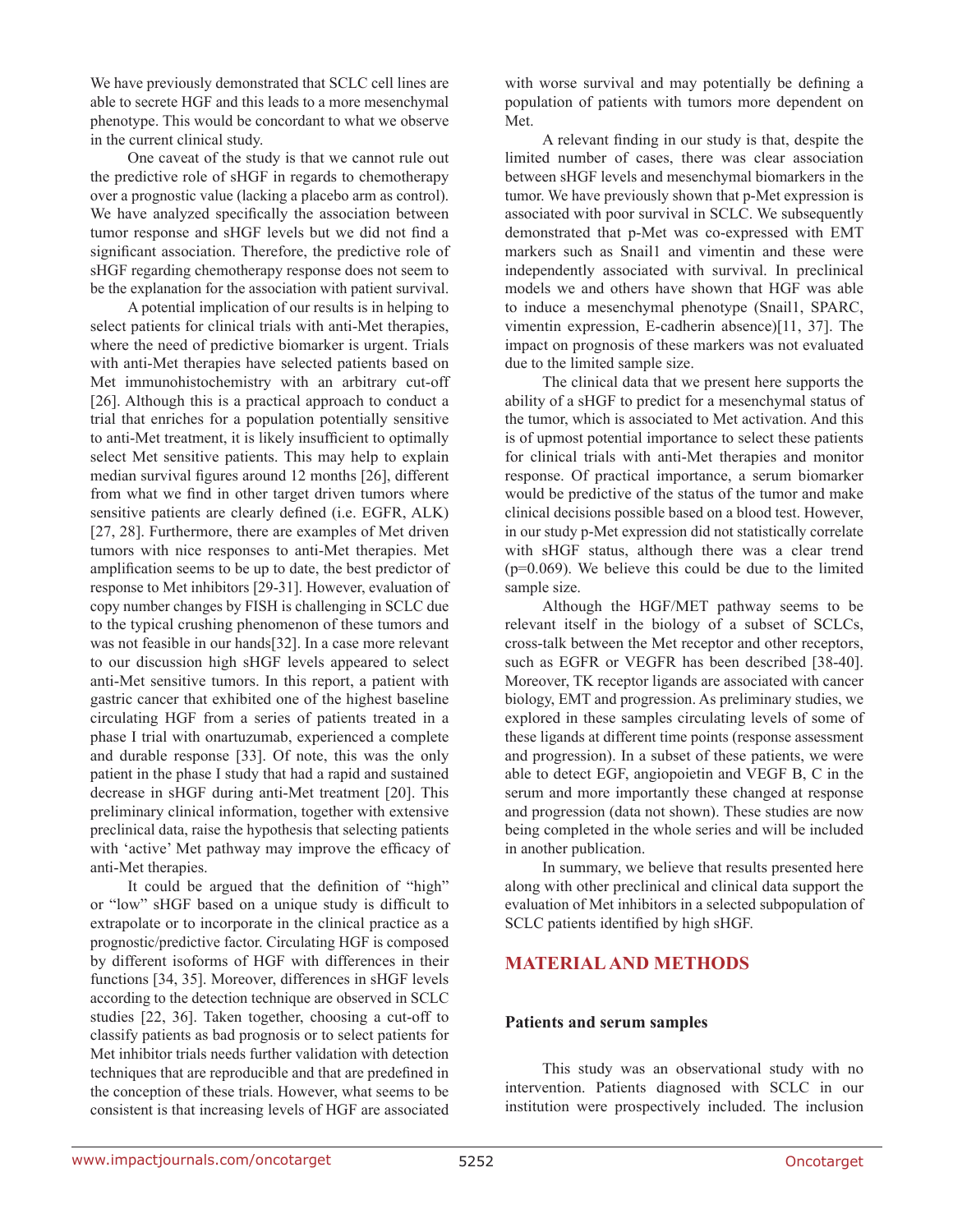criteria were to have a cytohistological diagnosis of SCLC and to sign the informed consent to participate in the study. The first patient was included in January 2010 and the last patient in July 2013. The sample size was calculated based on the assumption that patients with low sHGF would have a 60% 1-year survival and those with high sHGF a 30% (including 10% losses to follow up). Taken these assumptions, 94 patients were necessary to detect differences with 80% statistical power and 0.05 alpha error.

This project was approved by the Local Ethics committee in our institution.

As a control population, we obtained serum samples from age- and sex-matched healthy donors (N: 30) to the study population.

Serum samples from SCLC patients were obtained at diagnosis before starting treatment. All patients that were amenable for treatment received standard first line chemotherapy with a combination of platinum (carboplatin or cisplatin) and etoposide at standard doses. Those patients with stage III or less disease received concomitant radiotherapy with radical intent. All patients with responsive disease subsequently received prophylactic cranial irradiation.

Subsequently, blood samples were obtained at response evaluation (after 3 cycles of chemotherapy for stage IV patients and after chemoradiation for stage III or less). Moreover, at first clinically detected progression, blood samples were collected from patients when available. Patients with at least two samples of serum in two different time points were included in the study.

All clinical and pathologic data was prospectively included in a specific database. Follow up data was also included with a final cut-off point at November 2013.

Previous observations [20, 21] have showed that serum HGF level were significantly higher than the plasma levels. Therefore, for a subset of cases we also obtained plasma samples for comparison.

Serum and plasma blood samples were collected using serum separator tubes (SST) and anticoagulant (EDTA)-coated tubes, respectively. Samples were allowed to clot for 30 minutes before centrifugation for 10 minutes at 1000 g at 4ºC. Serum or plasma was removed and assayed immediately or aliquoted and stored at -20ºC, according to the protocol (SHG00 Quantikine Human HGF Immunoassay (R&D Systems, Minneapolis, MN).

### **HGF ELISA**

The Quantikine Human HGF Immunoassay (R&D Systems, Minneapolis, MN) was used to measure HGF levels in human serum [22].

This assay employs the quantitative sandwich immunoassay technique. A monoclonal antibody specific for HGF has been pre-coated onto a microplate. Standards and samples were diluted with the assay diluent, pipetted into the wells and incubated for 2 hours at room temperature. Any HGF present is bound by the immobilized antibody. After washing away any unbound substances, an enzyme-linked polyclonal antibody specific for HGF is added to the wells and incubated for 2 hours at room temperature. Following a wash to remove any unbound antibody-enzyme reagent, a substrate solution is added to the wells and color develops in proportion to the amount of HGF bound in the initial step. The color development is stopped with 2N Sulphuric Acid and the intensity of the color is measured. The optical density of each sample was determined using a microplate reader set at 450 nm. Wavelength correction was set to 540 nm. HGF concentrations were extrapolated from the standard curve generated using the recombinant human HGF of the assay. All samples were run in duplicates.

### **Tumor samples and immunohistochemistry**

From a subset of patients we were able to analyze by immunohistochemistry in the primary tumor several markers (EMT and p-Met) to study their association with HGF serum levels. Tumor specimens were retrospectively retrieved from Parc de Salut Mar Biobank (MARBiobanc, Barcelona, Spain). Three micrometers tissue sections from formalin-fixed and paraffin embedded samples were obtained, mounted onto charged slides and then, deparaffinised in xylene and hydrated.

The following antibodies were used: MET (SP44) mouse mAb (Ventana-Roche, Tucson, AZ, USA), p-MET Y1234/35 (D26) XP rabbit mAb (Cell Signaling, Danvers, MA, USA), E-cadherin (NCH-38) mouse mAb (Dako, Carpinteria, CA, USA), Snail1 (EC3) mouse mAb, and vimentin (V9) mouse mAb (Dako).

Immunohistochemistry and in situ hybridization for SPARC protocols have been described elsewhere [23]. Stainings were evaluated by two pathologists independently blinded to clinical information on a light microscope (Olympus DX50, Olympus Corp., Tokyo, Japan).

MET, p-MET, and E-cadherin were scored when any percentage of tumor cells was stained in the membrane. Snail1 was evaluated in the nucleus of tumor cells. Vimentin and SPARC were quantified when detected in the cytoplasm of tumor cells. A semiquantitative histoscore (Hscore) was calculated, determined by estimation of the percentage of tumor cells positively stained with low, medium, or high staining intensity for each marker. The final score was determined after applying a weighting factor to each estimate. The formula used was Hscore = (low %) + 2x (medium %) + 3x (high %), and the results ranged from 0 to 300. The tumors in the present study were classified as p-MET, Snail1, SPARC and vimentin negative when the H-score was 0, vs. positive for any positive H-score. For E-Cadherin and total Met, the median was used as the cut-off for positivity.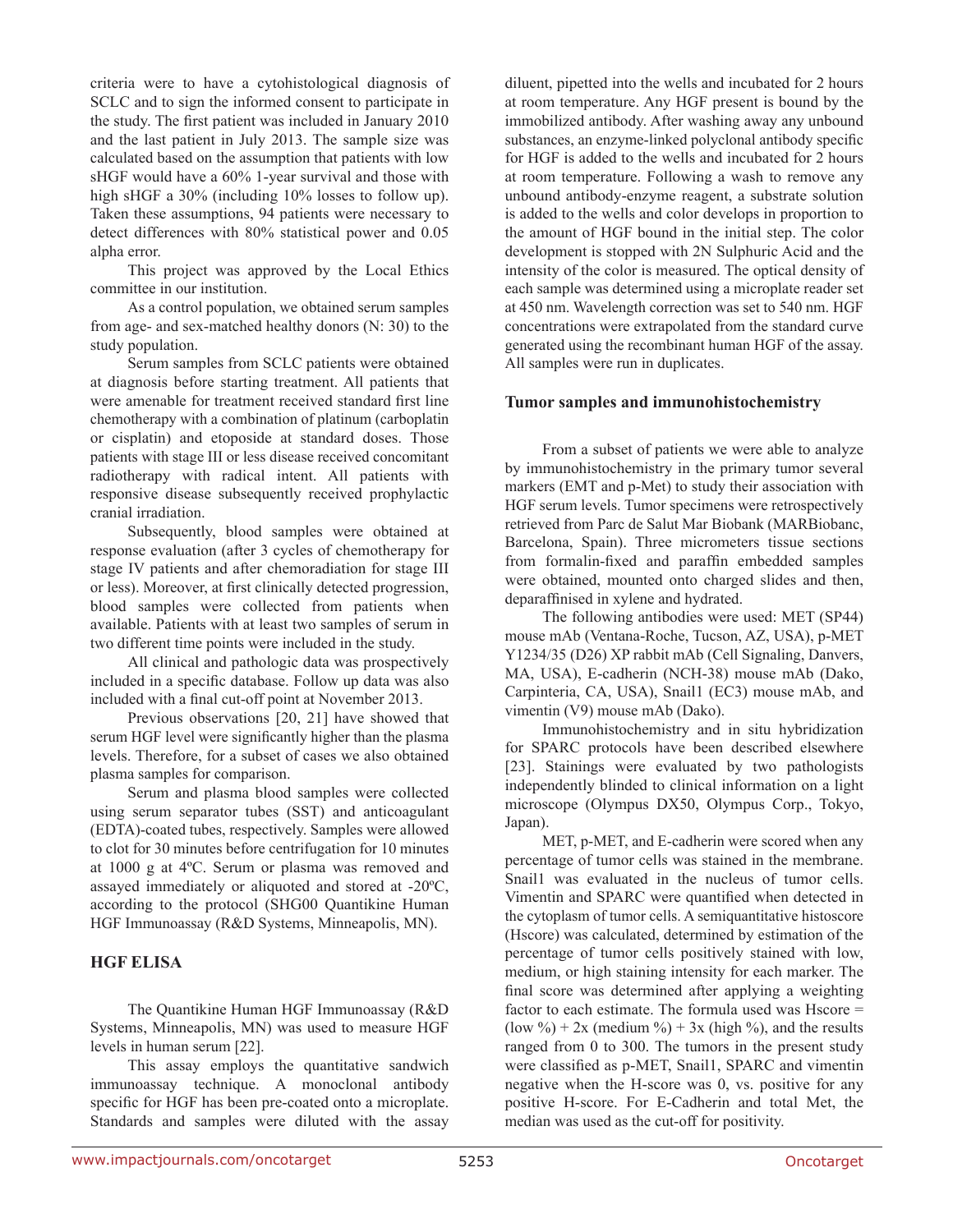### **Statistical analysis**

Statistical analysis was carried out with the R 3.1 program together with the Statistical Assessment Service from IMIM. To analyze associations between categorical variables we used the Chi-square test or the Fisher's exact test as appropriate. Continuous variables were compared with Mann–Whitney U- test. Spearman correlation coefficient was used to assess correlations between HGF from plasma versus serum. Wilcoxon tests were done to compare sHGF levels from patients at different time points. Overall survival was analyzed by Kaplan–Meier method. Curves were compared by the log-rank test. Cox proportional hazards model was used for multivariate analysis. All tests were conducted at the two-sided 0.05 level of significance. This work was performed in accordance with REMARK guidelines [24].

### **ACKNOWLEDGMENTS**

We thank Esther Barreiro for her knowledgeable advice regarding ELISA procedures. We are grateful to Gemma Martínez and Roser Correa for their collaboration in collecting blood samples from patients.

Research support: This work was supported by RD12/0036/0051, RD09/0076/0036, RD09/0076/0101, PI12/00680, PI12/01552, PI09/01594, PI13/00140, and 2009 SGR 321 and the "Xarxa de Bancs de tumors sponsored by Pla Director d'Oncologia de Catalunya (XBTC). J.A. and F.R. are recipients of intensification program ISCIII/FEDER. We thank Fundació Cellex (Barcelona) for a generous donation to the Hospital del Mar Medical Oncology Service.

### **Conflict of interest:**

The authors declare no conflict of interest.

# **REFERENCES**

- 1. Siegel R, Naishadham D, Jemal A. Cancer statistics, 2012. CA Cancer J Clin. 2012; 62: 10-29.
- 2. Peifer M, Fernandez-Cuesta L, Sos ML, George J, Seidel D, Kasper LH, Plenker D, Leenders F, Sun R, Zander T, Menon R, Koker M, Dahmen I, Muller C, Di Cerbo V, Schildhaus HU, et al. Integrative genome analyses identify key somatic driver mutations of small-cell lung cancer. Nat Genet. 2012; 44: 1104-10.
- 3. Pleasance ED, Stephens PJ, O'Meara S, McBride DJ, Meynert A, Jones D, Lin ML, Beare D, Lau KW, Greenman C, Varela I, Nik-Zainal S, Davies HR, Ordonez GR, Mudie LJ, Latimer C, et al. A small-cell lung cancer genome with complex signatures of tobacco exposure. Nature. 2010; 463: 184-90.
- 4. Rudin CM, Durinck S, Stawiski EW, Poirier JT, Modrusan Z, Shames DS, Bergbower EA, Guan Y, Shin J, Guillory J, Rivers CS, Foo CK, Bhatt D, Stinson J, Gnad F, Haverty PM, et al. Comprehensive genomic analysis identifies SOX2 as a frequently amplified gene in small-cell lung cancer. Nat Genet. 2012; 44: 1111-6.
- 5. Jett JR, Schild SE, Kesler KA, Kalemkerian GP. Treatment of Small Cell Lung Cancer: Diagnosis and Management of Lung Cancer, 3rd ed: American College of Chest Physicians Evidence-Based Clinical Practice Guidelines. Chest. 2013; 143: e400S-19S.
- 6. Trusolino L, Bertotti A, Comoglio PM. MET signalling: principles and functions in development, organ regeneration and cancer. Nat Rev Mol Cell Biol. 2010; 11: 834-48.
- 7. Eterno V, Zambelli A, Pavesi L, Villani L, Zanini V, Petrolo G, Manera S, Tuscano A, Amato A. Adipose-derived Mesenchymal Stem Cells (ASCs) may favour breast cancer recurrence via HGF/c-Met signaling. Oncotarget. 2014; 5: 613-33.
- 8. Natan S TG, Horev J, Haklai R, Kloog Y, Tsarfaty I. Interplay between HGF/SF-Met-Ras signaling, tumor metabolism and blood flow as a potential target for breast cancer therapy. Oncoscience. 2014; 1: 375-82
- 9. Gherardi E, Birchmeier W, Birchmeier C, Vande Woude G. Targeting MET in cancer: rationale and progress. Nat Rev Cancer. 2012; 12: 89-103.
- 10. Arriola E, Canadas I, Arumi-Uria M, Domine M, Lopez-Vilarino JA, Arpi O, Salido M, Menendez S, Grande E, Hirsch FR, Serrano S, Bellosillo B, Rojo F, Rovira A, Albanell J. MET phosphorylation predicts poor outcome in small cell lung carcinoma and its inhibition blocks HGFinduced effects in MET mutant cell lines. Br J Cancer. 2011; 105: 814-23.
- 11. Canadas I, Rojo F, Taus A, Arpi O, Arumi-Uria M, Pijuan L, Menendez S, Zazo S, Domine M, Salido M, Mojal S, Garcia de Herreros A, Rovira A, Albanell J, Arriola E. Targeting epithelial to mesenchymal transition with Met inhibitors reverts chemoresistance in small cell lung cancer. Clin Cancer Res. 2013.
- 12. Soltermann A, Tischler V, Arbogast S, Braun J, Probst-Hensch N, Weder W, Moch H, Kristiansen G. Prognostic significance of epithelial-mesenchymal and mesenchymalepithelial transition protein expression in non-small cell lung cancer. Clin Cancer Res. 2008; 14: 7430-7.
- 13. Hosoda H, Izumi H, Tukada Y, Takagiwa J, Chiaki T, Yano M, Arai H. Plasma hepatocyte growth factor elevation may be associated with early metastatic disease in primary lung cancer patients. Ann Thorac Cardiovasc Surg. 2012; 18: 1-7.
- 14. Taniguchi T, Toi M, Inada K, Imazawa T, Yamamoto Y, Tominaga T. Serum concentrations of hepatocyte growth factor in breast cancer patients. Clin Cancer Res. 1995; 1: 1031-4.
- 15. Toiyama Y, Miki C, Inoue Y, Okugawa Y, Tanaka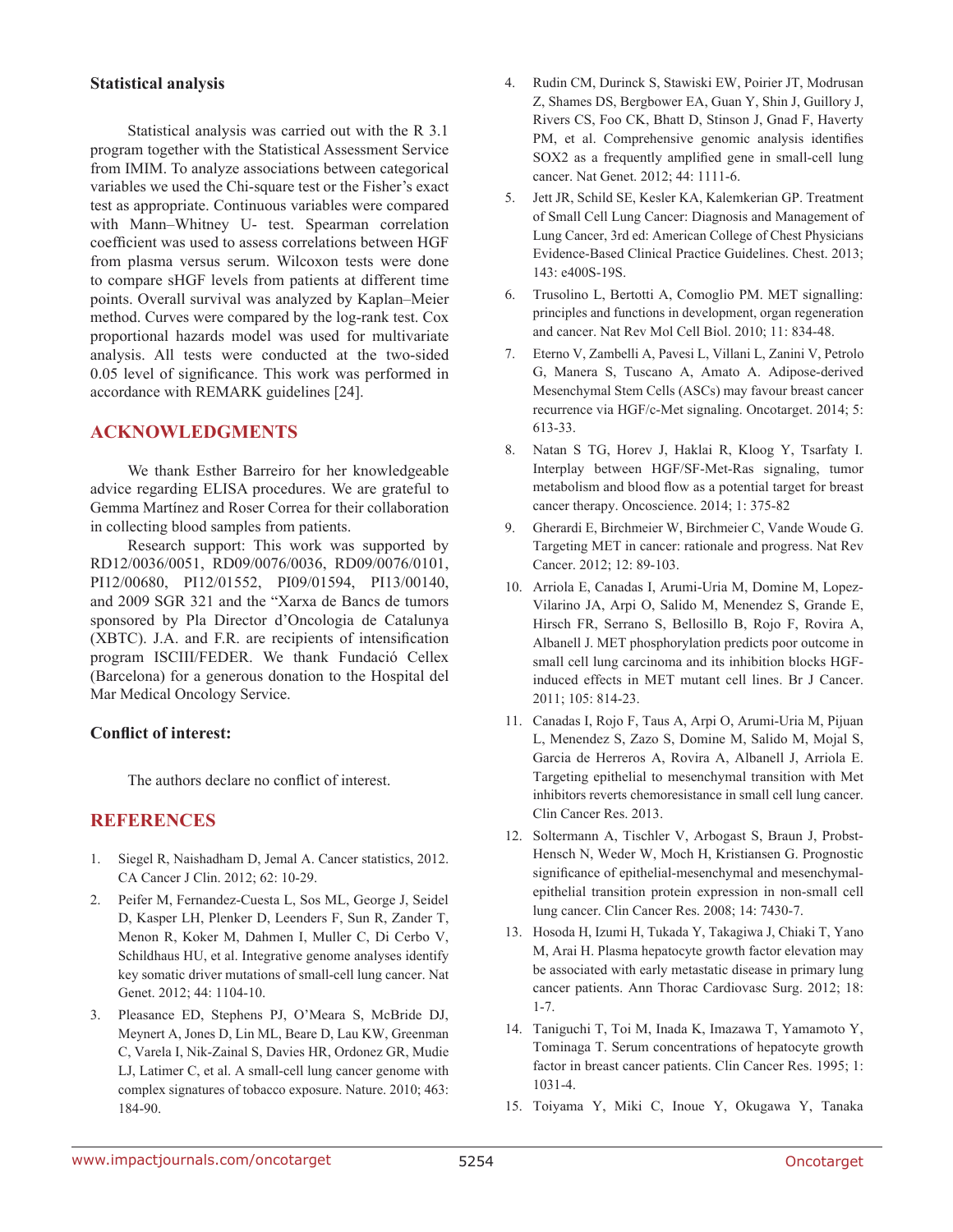K, Kusunoki M. Serum hepatocyte growth factor as a prognostic marker for stage II or III colorectal cancer patients. Int J Cancer. 2009; 125: 1657-62.

- 16. Ujiie H, Tomida M, Akiyama H, Nakajima Y, Okada D, Yoshino N, Takiguchi Y, Tanzawa H. Serum hepatocyte growth factor and interleukin-6 are effective prognostic markers for non-small cell lung cancer. Anticancer Res. 2012; 32: 3251-8.
- 17. Kasahara K, Arao T, Sakai K, Matsumoto K, Sakai A, Kimura H, Sone T, Horiike A, Nishio M, Ohira T, Ikeda N, Yamanaka T, Saijo N, Nishio K. Impact of serum hepatocyte growth factor on treatment response to epidermal growth factor receptor tyrosine kinase inhibitors in patients with non-small cell lung adenocarcinoma. Clin Cancer Res. 2010; 16: 4616-24.
- 18. Masago K, Togashi Y, Fujita S, Sakamori Y, Okuda C, Kim YH, Mio T, Mishima M. Clinical significance of serum hepatocyte growth factor and epidermal growth factor gene somatic mutations in patients with non-squamous non-small cell lung cancer receiving gefitinib or erlotinib. Med Oncol. 2012; 29: 1614-21.
- 19. Wilson TR, Fridlyand J, Yan Y, Penuel E, Burton L, Chan E, Peng J, Lin E, Wang Y, Sosman J, Ribas A, Li J, Moffat J, Sutherlin DP, Koeppen H, Merchant M, et al. Widespread potential for growth-factor-driven resistance to anticancer kinase inhibitors. Nature. 2012; 487: 505-9.
- 20. Penuel E, Li C, Parab V, Burton L, Cowan KJ, Merchant M, Yauch RL, Patel P, Peterson A, Hampton GM, Lackner MR, Hegde PS. HGF as a circulating biomarker of onartuzumab treatment in patients with advanced solid tumors. Mol Cancer Ther. 2013; 12: 1122-30.
- 21. Sakon M, Kita Y, Takeda Y, Higaki N, Ohzato H, Umeshita K, Hasuike Y, Gotoh M, Monden M. Measurement of hepatocyte growth factor in serum and plasma. Int J Clin Lab Res. 1999; 29: 110-3.
- 22. Bharti A, Ma PC, Maulik G, Singh R, Khan E, Skarin AT, Salgia R. Haptoglobin alpha-subunit and hepatocyte growth factor can potentially serve as serum tumor biomarkers in small cell lung cancer. Anticancer Res. 2004; 24: 1031-8.
- 23. Canadas I, Rojo F, Taus A, Arpi O, Arumi-Uria M, Pijuan L, Menendez S, Zazo S, Domine M, Salido M, Mojal S, Garcia de Herreros A, Rovira A, Albanell J, Arriola E. Targeting Epithelial-to-Mesenchymal Transition with Met Inhibitors Reverts Chemoresistance in Small Cell Lung Cancer. Clin Cancer Res 2014;20: 938-50.
- 24. McShane LM, Altman DG, Sauerbrei W, Taube SE, Gion M, Clark GM. Reporting recommendations for tumor marker prognostic studies. J Clin Oncol. 2005; 23: 9067-72.
- 25. Xie Q, Bradley R, Kang L, Koeman J, Ascierto ML, Worschech A, De Giorgi V, Wang E, Kefene L, Su Y, Essenburg C, Kaufman DW, DeKoning T, Enter MA, O'Rourke TJ, Marincola FM, et al. Hepatocyte growth factor (HGF) autocrine activation predicts sensitivity to MET inhibition in glioblastoma. Proc Natl Acad Sci U S A. 2012; 109: 570-5.
- 26. Spigel DR, Ervin TJ, Ramlau RA, Daniel DB, Goldschmidt JH, Jr., Blumenschein GR, Jr., Krzakowski MJ, Robinet G, Godbert B, Barlesi F, Govindan R, Patel T, Orlov SV, Wertheim MS, Yu W, Zha J, et al. Randomized phase II trial of Onartuzumab in combination with erlotinib in patients with advanced non-small-cell lung cancer. J Clin Oncol. 2013; 31: 4105-14.
- 27. Mok TS, Wu YL, Thongprasert S, Yang CH, Chu DT, Saijo N, Sunpaweravong P, Han B, Margono B, Ichinose Y, Nishiwaki Y, Ohe Y, Yang JJ, Chewaskulyong B, Jiang H, Duffield EL, et al. Gefitinib or carboplatin-paclitaxel in pulmonary adenocarcinoma. N Engl J Med. 2009; 361: 947- 57.
- 28. Kwak EL, Bang YJ, Camidge DR, Shaw AT, Solomon B, Maki RG, Ou SH, Dezube BJ, Janne PA, Costa DB, Varella-Garcia M, Kim WH, Lynch TJ, Fidias P, Stubbs H, Engelman JA, et al. Anaplastic lymphoma kinase inhibition in non-small-cell lung cancer. N Engl J Med. 2010; 363: 1693-703.
- 29. Ou SH, Kwak EL, Siwak-Tapp C, Dy J, Bergethon K, Clark JW, Camidge DR, Solomon BJ, Maki RG, Bang YJ, Kim DW, Christensen J, Tan W, Wilner KD, Salgia R, Iafrate AJ. Activity of crizotinib (PF02341066), a dual mesenchymal-epithelial transition (MET) and anaplastic lymphoma kinase (ALK) inhibitor, in a non-small cell lung cancer patient with de novo MET amplification. J Thorac Oncol. 2011; 6: 942-6.
- 30. Tang C, Fontes DL, Falchook GS, Hess K, Fu S, Wheler JJ, Zinner RG, Naing A, Tsimberidou AM, De Melo Galgiato D, Westin SN, Meric-Bernstam F, Kurzrock R, Hong DS. MET nucleotide variations and amplification in advanced ovarian cancer: characteristics and outcomes with c-Met inhibitors. Oncoscience. 2014; 1: 5-13.
- 31. Camidge DR, Ou SHI, Shapiro G, Otterson GA, Villaruz LC, Villalona-Calero MA, Iafrate J, Varella-Garcia M, Dacic S, Cardarella S, Zhao W, Tye L, Stephenson P, Wilner KD, James LP, Socinski MA, editor. Efficacy and safety of crizotinib in patients with advanced c-METamplified non-small cell lung cancer (NSCLC). ASCO; 2014 May 30-June 3, 2014; Chicago: J Clin Oncol 32:5s, 2014 (suppl; abstr 8001).
- 32. Travis WD. Update on small cell carcinoma and its differentiation from squamous cell carcinoma and other non-small cell carcinomas. Mod Pathol. 2012; 25 Suppl 1: S18-30.
- 33. Catenacci DV, Henderson L, Xiao SY, Patel P, Yauch RL, Hegde P, Zha J, Pandita A, Peterson A, Salgia R. Durable complete response of metastatic gastric cancer with anti-Met therapy followed by resistance at recurrence. Cancer Discov. 2011; 1: 573-9.
- 34. Rubin JS, Day RM, Breckenridge D, Atabey N, Taylor WG, Stahl SJ, Wingfield PT, Kaufman JD, Schwall R, Bottaro DP. Dissociation of heparan sulfate and receptor binding domains of hepatocyte growth factor reveals that heparan sulfate-c-met interaction facilitates signaling. J Biol Chem.